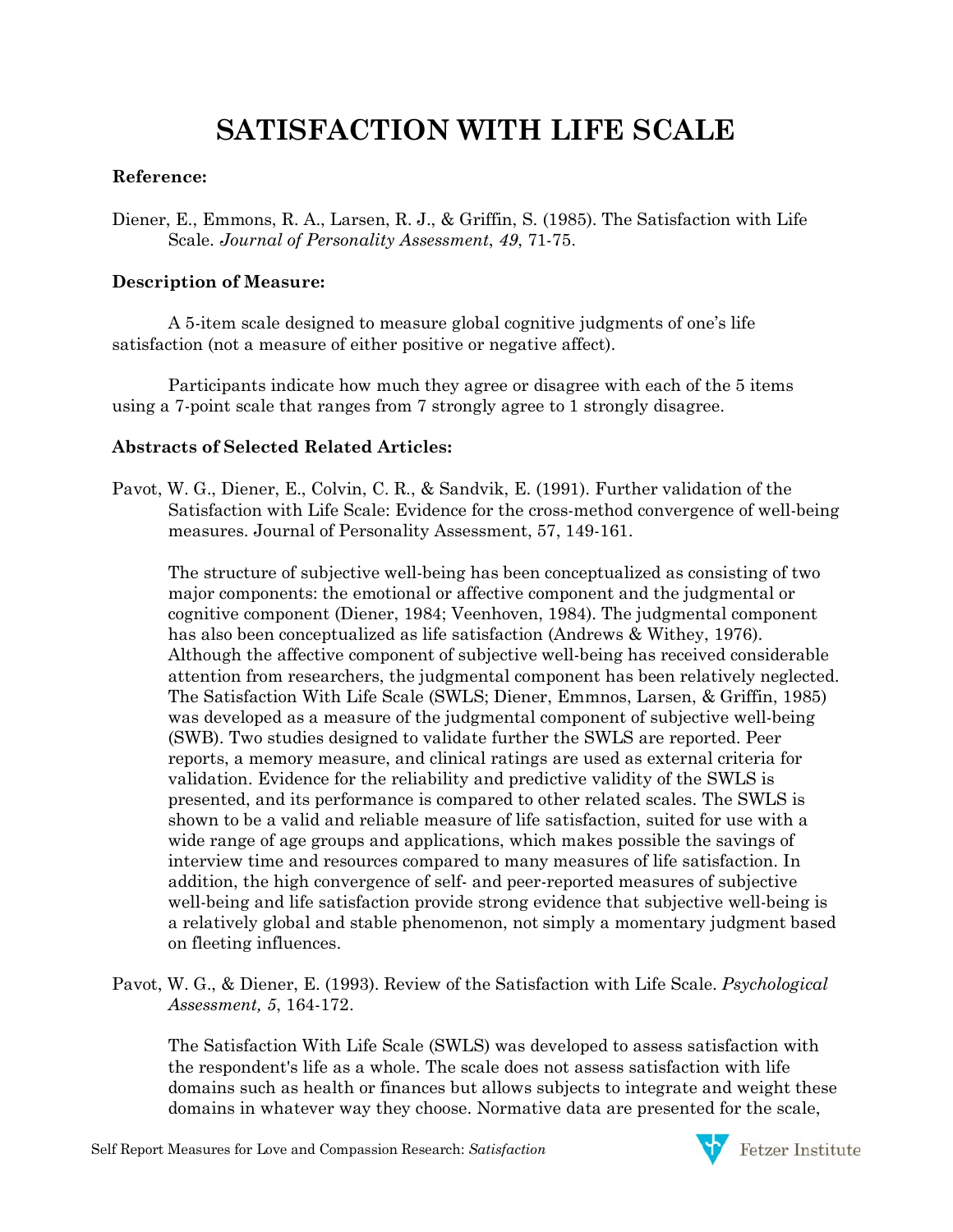which shows good convergent validity with other scales and with other types of assessments of subjective well-being. Life satisfaction as assessed by the SWLS shows a degree of temporal stability (e.g., .54 for 4 years), yet the SWLS has shown sufficient sensitivity to be potentially valuable to detect change in life satisfaction during the course of clinical intervention. Further, the scale shows discriminant validity from emotional well-being measures. The SWLS is recommended as a complement to scales that focus on psychopathology or emotional well-being because it assesses an individuals' conscious evaluative judgment of his or her life by using the person's own criteria.

Diener, E., Sandvik, E., Seidlitz L., Diener, M. (1993). The relationship between income subjective well-being: Relative or absolute? *Social Indicators Research, 28*, 195-223.

Although it appears that income and subjective well-being correlate in withincountry studies (Diener, 1984), a debate has focused on whether this relationship is relative (Easterlin, 1974) or absolute (Veenhoven, 1988, 1991). The absolute argument advanced by Veenhoven states that income helps individuals meet certain universal needs and therefore that income, at least at lower levels, is a cause of subjective well-being. The relativity argument is based on the idea that the impact of income or other resources depends on changeable standards such as those derived from expectancies, habituation levels, and social comparisons. Two studies which empirically examine these positions are presented: one based on 18 032 college studies in 39 countries, and one based on 10 year longitudinal data in a probability sample of 4 942 American adults. Modest but significant correlations were found in the U.S. between income and well-being, but the cross-country correlations were larger. No evidence for the influence of relative standards on income was found: (1) Income *change* did not produce effects beyond the effect of income level per se, (2) African-Americans and the poorly educated did not derive greater happiness from specific levels of income, (3) Income produced the same levels of happiness in poorer and richer areas of the U.S., and (4) Affluence correlated with subjective well-being both across countries and within the U.S. Income appeared to produce lesser increases in subjective well-being at higher income levels in the U.S., but this pattern was not evident across countries. Conceptual and empirical questions about the universal needs position are noted. Suggestions for further explorations of the relativistic position are offered.